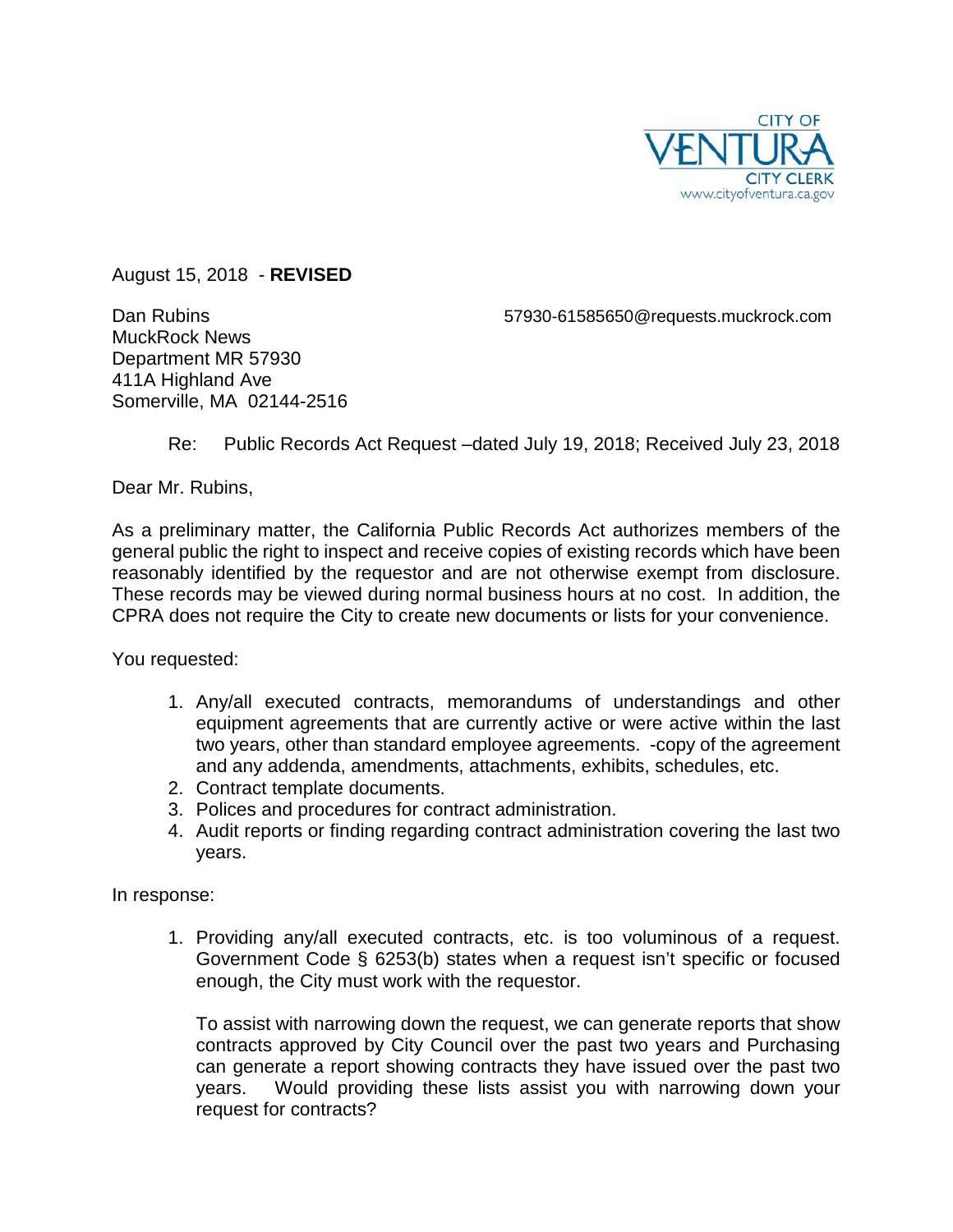Dan Rubins 57930-61585650@requests.muckrock.com MuckRock News Page 2 August 15, 2018

2. Contract template documents:

Simple Service Agreement (for order under \$5,000) – 8 pages Demonstration Agreement – 1 page Professional Services Agreement – 15 pages General Service Agreement – 19 pages

3. Polices and Procedures: You can view the policies and procedures online through our Municipal Code host, at no charge: **[https://library.municode.com/ca/san\\_buenaventura](https://library.municode.com/ca/san_buenaventura)**

You can conduct your own search to simply browse the table of contents for our Administrative Polices, Municipal Code book and City Charter.

I ran a simple search and discovered the following pertain to contracts.

## **Administrative Policies and Procedures pertaining to contracts:**

#### **8.2 – Professional Service Contracts**

[https://library.municode.com/ca/san\\_buenaventura/codes/administrative\\_polic](https://library.municode.com/ca/san_buenaventura/codes/administrative_policies?nodeId=CISABUCAADPOPRMA_NO._8.2PRSECO) [ies?nodeId=CISABUCAADPOPRMA\\_NO.\\_8.2PRSECO](https://library.municode.com/ca/san_buenaventura/codes/administrative_policies?nodeId=CISABUCAADPOPRMA_NO._8.2PRSECO)

#### **14.71 – Financial Policies Overview**

[https://library.municode.com/ca/san\\_buenaventura/codes/administrative\\_polic](https://library.municode.com/ca/san_buenaventura/codes/administrative_policies?nodeId=CISABUCAADPOPRMA_NO._14.7FIPOOV) [ies?nodeId=CISABUCAADPOPRMA\\_NO.\\_14.7FIPOOV](https://library.municode.com/ca/san_buenaventura/codes/administrative_policies?nodeId=CISABUCAADPOPRMA_NO._14.7FIPOOV)

#### **18.6 – Standard Insurance Requirements for Professional Service Agreements**

[https://library.municode.com/ca/san\\_buenaventura/codes/administrative\\_polic](https://library.municode.com/ca/san_buenaventura/codes/administrative_policies?nodeId=CISABUCAADPOPRMA_NO._18.6STINREPRSEAG) [ies?nodeId=CISABUCAADPOPRMA\\_NO.\\_18.6STINREPRSEAG](https://library.municode.com/ca/san_buenaventura/codes/administrative_policies?nodeId=CISABUCAADPOPRMA_NO._18.6STINREPRSEAG)

## **34.1 – Contract Change Orders**

[https://library.municode.com/ca/san\\_buenaventura/codes/administrative\\_polic](https://library.municode.com/ca/san_buenaventura/codes/administrative_policies?nodeId=CISABUCAADPOPRMA_NO._34.1COCHOR) [ies?nodeId=CISABUCAADPOPRMA\\_NO.\\_34.1COCHOR](https://library.municode.com/ca/san_buenaventura/codes/administrative_policies?nodeId=CISABUCAADPOPRMA_NO._34.1COCHOR)

## **34.2 – Pre-Qualifications of Contractors Seeking to Bid on Public Works Projects**

[https://library.municode.com/ca/san\\_buenaventura/codes/administrative\\_polic](https://library.municode.com/ca/san_buenaventura/codes/administrative_policies?nodeId=CISABUCAADPOPRMA_NO._34.2PALCOSEBIPUWOPR) [ies?nodeId=CISABUCAADPOPRMA\\_NO.\\_34.2PALCOSEBIPUWOPR](https://library.municode.com/ca/san_buenaventura/codes/administrative_policies?nodeId=CISABUCAADPOPRMA_NO._34.2PALCOSEBIPUWOPR)

## **San Buenaventura (Ventura) Municipal Code pertaining to contracts**:

**Chapter 4.600 – Purchasing, Contracts and Public Works** [https://library.municode.com/ca/san\\_buenaventura/codes/code\\_of\\_ordinance](https://library.municode.com/ca/san_buenaventura/codes/code_of_ordinances?nodeId=DIV4REFI_CH4.600PUCOPUWO) [s?nodeId=DIV4REFI\\_CH4.600PUCOPUWO](https://library.municode.com/ca/san_buenaventura/codes/code_of_ordinances?nodeId=DIV4REFI_CH4.600PUCOPUWO)